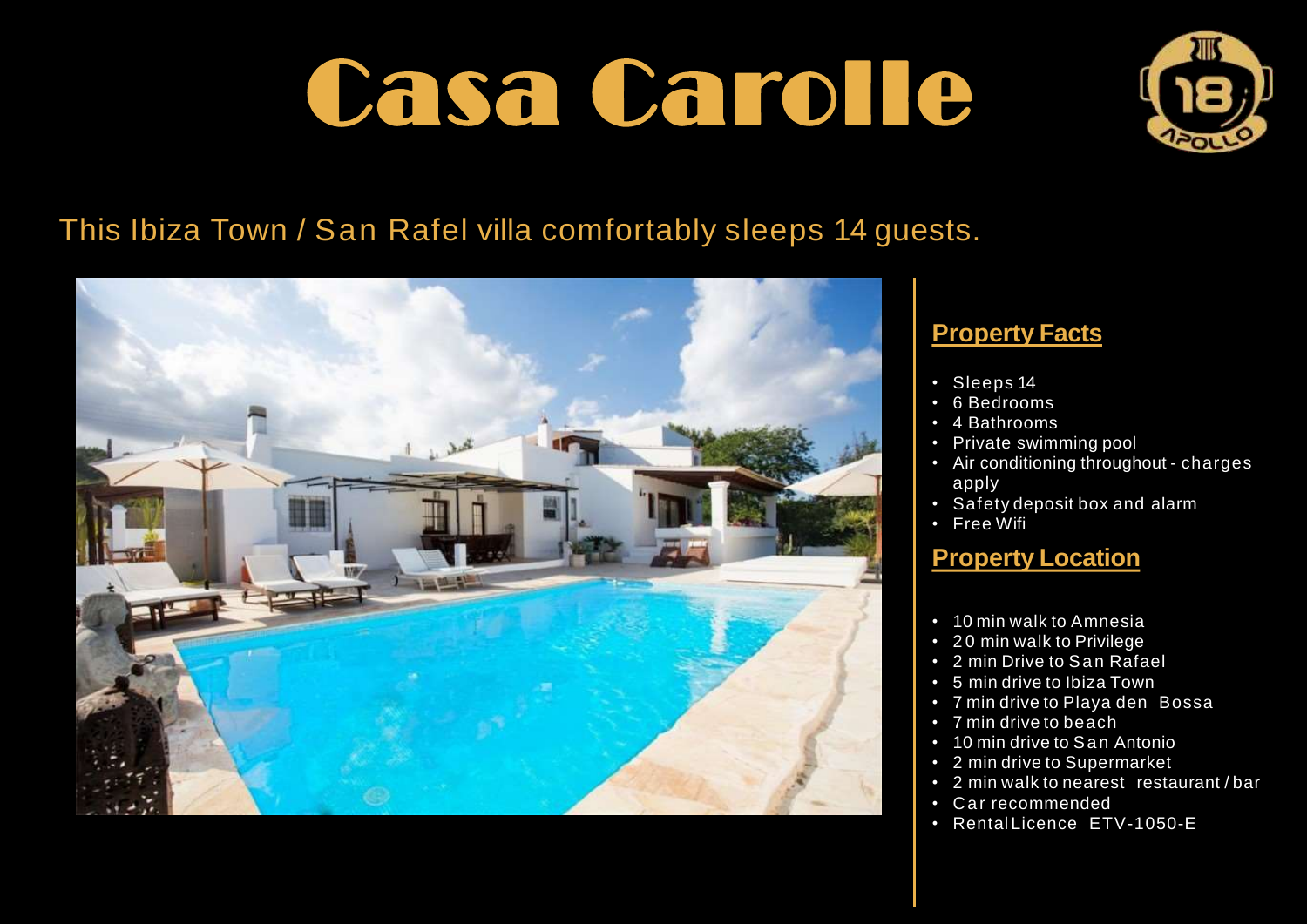

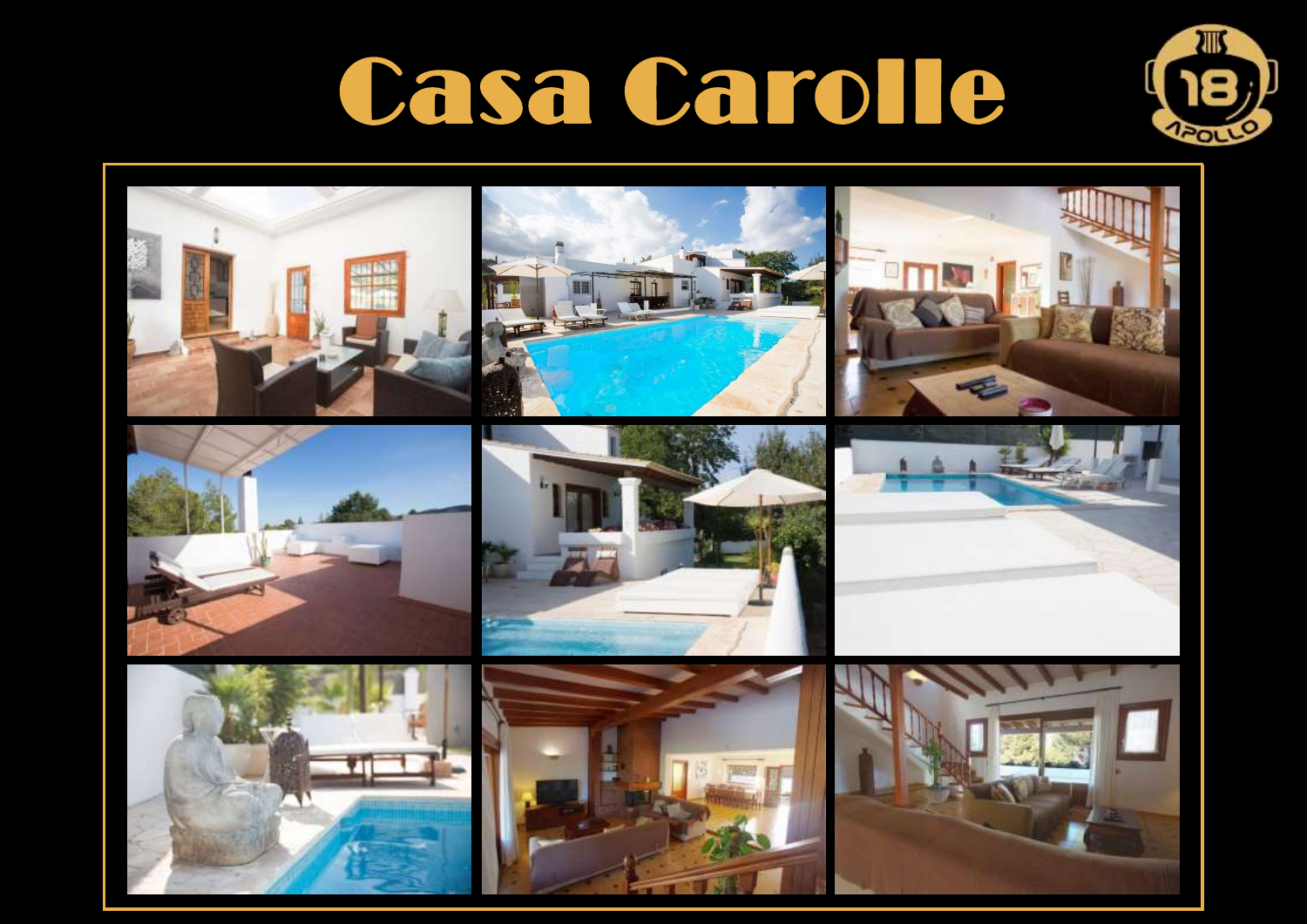

## This Ibiza Town / San Rafel villa comfortably sleeps 14 guests

#### **About CasaCarolle**

Casa Carolle is a large, bright villa in a peaceful location, but ideally situated to reach Ibiza Town and Playa den Bossa with ease and is even within walking distance of two of the island's Superclubs. Amnesia can be reached on foot within ten minutes and Privilege is a brisk twenty-minute walk in the opposite direction.

#### **Spacious & light**

The villa has a wonderful, spacious layout with numerous terraces and living areas with plenty of room for socialising, or for relaxing alone if you prefer, making it an ideal choice for large groups or multi-generational families.

Casa Carolle is on a walled plot which is gated and secure, it has a pretty, sunny terrace with flower beds to the front. The main entrance leads you into the large split-level living and dining room with comfortable sofas and large French doors that lead out to a shaded terrace chill-out area. To the left of the living room are two bedrooms, a double and a twin, both with en-suite bathrooms. To the right of the living area is a well-equipped kitchen with a further dining area. From here you reach a bright garden room with a relaxing seating area that leads onto yet another living space. Adjoining are another two bedrooms, one twin and one double and another smallbathroom.

#### **Fantastic views**

The large staircase from the main living area leads up to the first floor where you will find yet another small living area with double doors that lead out onto a relaxing, sundrenched terrace with fantastic views. On this floor, there are two more double bedrooms linked by a large family bathroom. The bedroom on the right has double doors with a small balcony where you can enjoy beautiful views across to Ibiza Town.

#### **Alfresco heaven**

Back on the ground floor, the large terrace doors lead out to the wonderful pool and garden area of Casa Carolle. The lovely 8m by 4m swimming pool is surrounded by sun loungers and chill-out beds with a wonderfully shaded area for dining. There is both a brick-built barbecue with a chimney and a modern gas barbecue, making this a fantastic space for long lazy meals by the pool during the day or dining under the stars at night.

To the left of the pool and sunbathing area, there are steps that lead down to a pretty garden mainly laid to lawn with orange trees and a lily pond. Across from the garden is a separate laundry room.

### **Property Facts**

- •Sleeps 14
- •6 Bedrooms
- •4 Bathrooms
- •Private swimmingpool
- •Air conditioning throughout
- charges apply
- •Safety deposit box and alarm
- •Free Wifi

### **Property Location**

- •10 min walk to Amnesia
- •2 0 min walk to Privilege
- •2 min Drive to S a n Rafael
- •5 min drive to Ibiza Town
- •7 min drive to Playa den Bossa
- •7 min drive to beach
- •10 min drive to S a n Antonio
- •2 min drive to Supermarket
- •2 min walk to nearest restaurant / bar
- •C a r recommended
- •Rental Licence ETV-1050-E